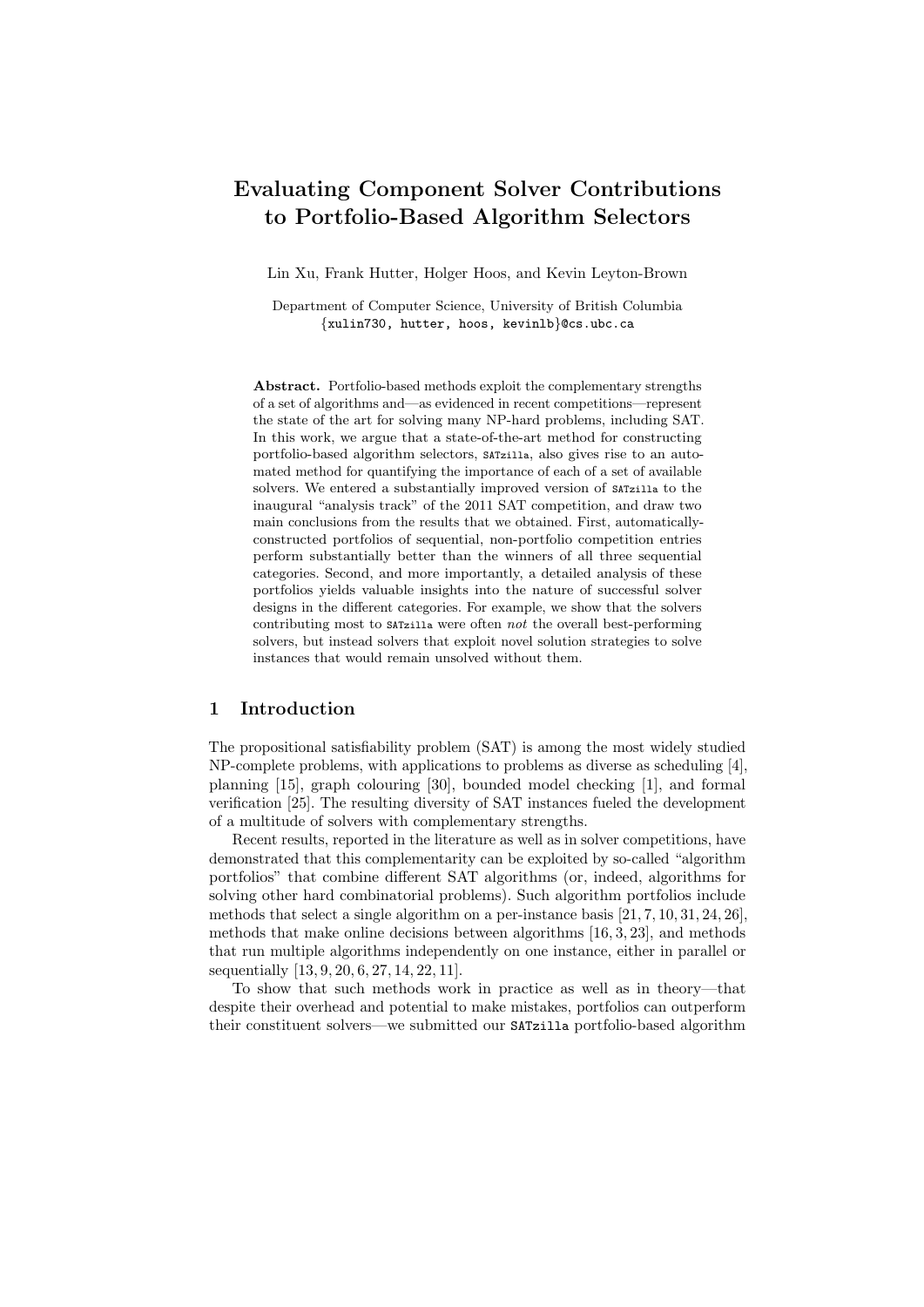selectors to the international SAT competition (www.satcompetition.org), starting in 2003 and 2004 [18, 19]. After substantial improvements [31], SATzilla won three gold and two other medals (out of nine categories overall) in each of the 2007 and 2009 SAT competitions. Having established SATzilla's effectiveness, we decided not to compete in the main track of the 2011 competition, to avoid discouraging new work on (non-portfolio) solvers. Instead, we entered SATzilla in a new "analysis track". However, other portfolio-based methods did feature prominently among the winners of the main track: the algorithm selection and scheduling system 3S [14] and the simple, yet efficient parallel portfolio ppfolio [22] won a total of seven gold and 16 other medals (out of 18 categories overall).

One of the main reasons for holding a SAT competition is to answer the question, What is the current state of the art  $(SOTA)$  in SAT solving?. The traditional answer to this question has been the winner of the respective category of the SAT competition; we call such a winner a single best solver  $(SBS)$ . However, as clearly demonstrated by the efficacy of algorithm portfolios, different solver strategies are (at least sometimes) complementary. This fact suggests a second answer to the SOTA question: the virtual best solver (VBS), defined as the best SAT competition entry on a per-instance basis. The VBS typically achieves much better performance than the SBS, and does provide a useful theoretical upper bound on the performance currently achievable. However, this bound is typically not tight: the VBS is not an actual solver, because it only tells us which underlying solver to run after the performance of each solver on a given instance has been measured, and thus the VBS cannot be run on new instances. Here, we propose a third answer to the SOTA question: a state-of-the-art portfolio that can be constructed in a fully automatically fashion from available solvers (using an existing piece of code); we call such a portfolio a  $SOTA$  portfolio. Unlike the VBS, a SOTA portfolio is an actual solver that can be run on novel instances. We show how to build a SOTA portfolio based on an improved version of our SATzilla procedure, and then demonstrate techniques for analyzing the extent to which its performance depends on each of its component solvers. While (to the best of our knowledge) SATzilla is the only fully automated and publicly available portfolio construction method, our measures of solver contributions may also be applied to other portfolio approaches, including parallel portfolios.

In this paper, we first verify that our automatically constructed SATzilla 2011 portfolios yielded cutting-edge performance (they closed 27.7% to 90.1% of the gap between the winners of each sequential category and the VBS). Next, we perform a detailed, quantitative analysis of the performance of SATzilla 2011's component solvers and their pairwise correlations, their frequency of selection and success within SATzilla 2011, and their overall benefit to the portfolio. Overall, our analysis reveals that the solvers contributing most to SATzilla 2011 were often not the overall best-performing solvers (SBSs), but instead solvers that exploit novel solution strategies to solve instances that would remain unsolved without them. We also provide a quantitative basis for the folk knowledge thatdue to the dominance of MiniSAT-like architectures—the performance of most solvers for Application instances is tightly correlated. Our results suggest a shift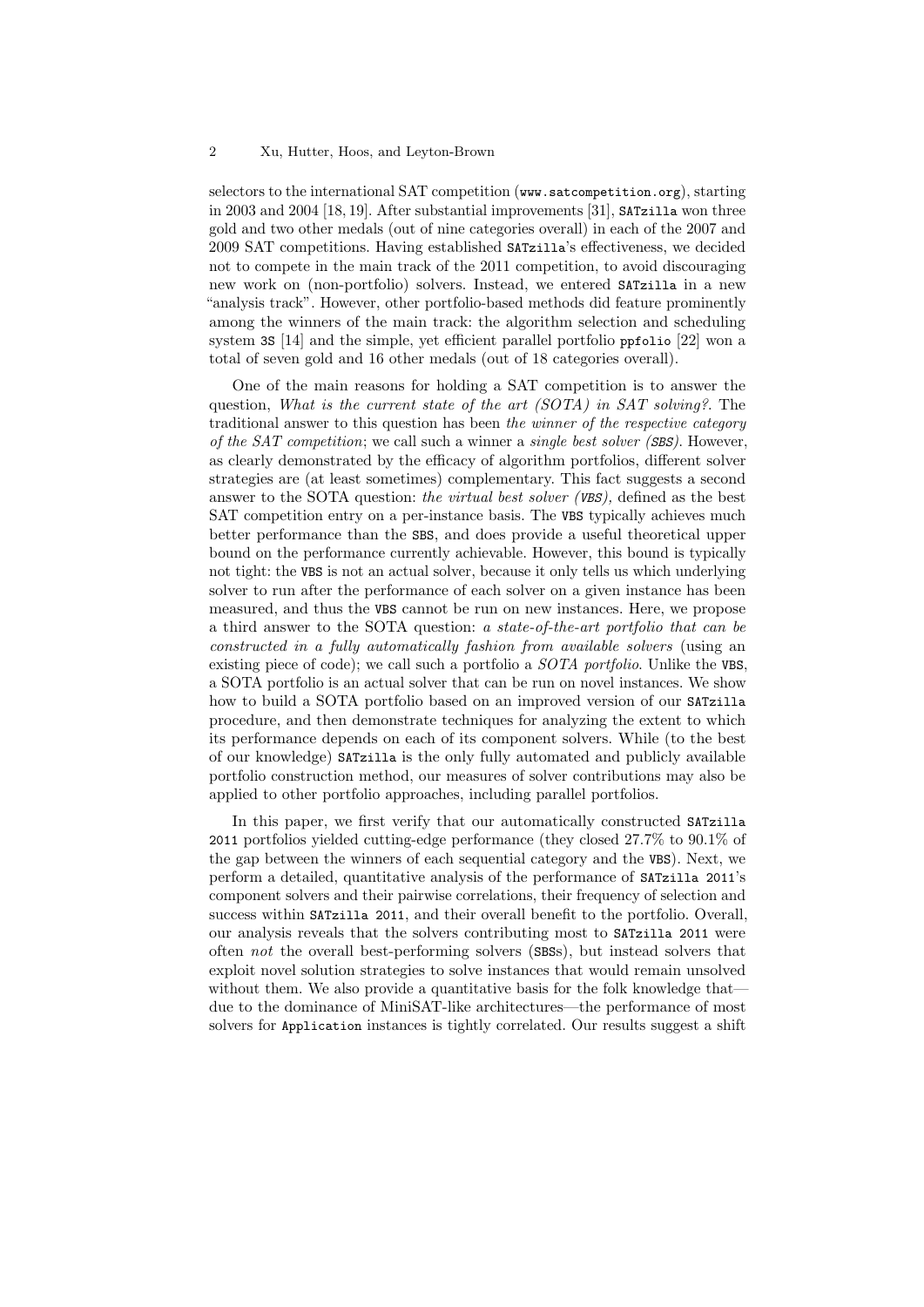away from rewarding solvers that perform well on average and towards rewarding creative approaches that can solve instance types not solved well by other solvers (even if they perform poorly on many other types of instances).

# 2 Improved Automated Construction of Portfolio-Based Algorithm Selectors: SATzilla 2011

In this work, we use an improved version of the construction method underlying the portfolio-based algorithm selection system SATzilla. We first describe SATzilla's automated construction procedure (which, at a high level, is unchanged since 2008; see [31] for details) and then discuss the improvements to its algorithm selection core we made in 2011.

How SATzilla works. We first describe the automated SATzilla construction procedure and then describe the pipeline that the resulting portfolio executes on a new instance. First, SATzilla's construction procedure uses a set of very cheap features (e.g., number of variables and clauses) to learn a classifier  $\mathcal M$  that predicts whether the computation of a more comprehensive set of features will succeed within a time threshold  $t_f$ ; SATzilla also selects a backup solver B that has the best performance on instances with large feature cost ( $>t_f$  or failed). Second, it chooses a set of candidate presolvers and candidate presolving time cutoffs based on solver performance on the training set. Then, for all possible combinations of up to two presolvers and given presolving time cutoffs, it learns an algorithm selector based on all training instances with feature cost  $\leq t_f$  that cannot be solved by presolvers. The final portfolio-based selector is chosen as the combination of presolvers, presolving cutoffs, and the corresponding algorithm selector with the best training performance.

When asked to solve a given instance  $\pi$ , SATzilla first inspects  $\pi$  to gather very cheap features and uses them with  $\mathcal M$  to predict feature computation time. If this prediction exceeds  $t_f$ , it runs solver B for the remaining time. Otherwise, it sequentially runs its presolvers up to their presolving cutoffs. If a presolver succeeds, SATzilla terminates. Otherwise, it computes features (falling back on B if feature computation fails or exceeds  $t_f$ , uses them in its algorithm selector to pick the most promising algorithm and runs that for the remaining time.

Improvements to SATzilla's Algorithm Selection Core. For our entry to the 2011 SAT competition analysis track, we improved SATzilla's models by basing them on cost-sensitive decision forests, rather than linear or quadratic ridge regression. (This improvement is described in [32].) Our new selection procedure uses an explicit cost-sensitive loss function—punishing misclassifications in direct proportion to their impact on portfolio performance—without predicting runtime. Such an approach has never before been applied to algorithm selection: all existing classification approaches use a simple 0–1 loss function that penalizes all misclassifications equally (e.g., [23, 10, 12]), whereas previous versions of SATzilla used regression-based runtime predictions. Our cost-sensitive classification approach based on decision forests (DFs) has the advantage that it effectively partitions the feature space into qualitatively different parts; fur-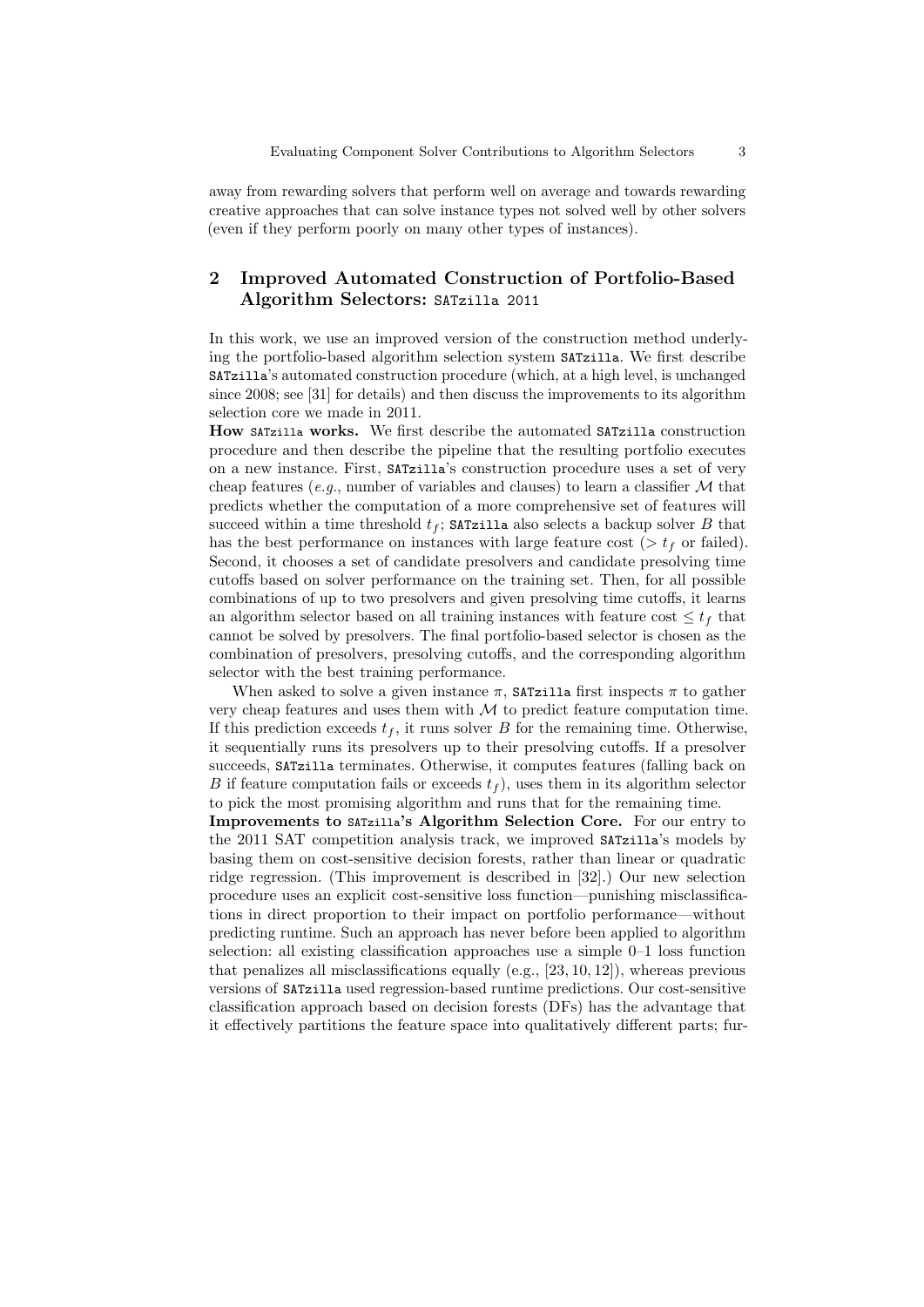thermore, in contrast to clustering methods, DFs take the response variable (here "algorithm  $\ddot{A}$  performs better/worse than algorithm  $B$ ") into account when determining that partitioning.

We construct cost-sensitive DFs as collections of 99 cost-sensitive decision trees [29], following standard random forest methodology [2]. Given n training data points with  $k$  features each, for each tree we construct a bootstrap sample of n training data points sampled uniformly at random with replacement. During tree construction, we sample a random subset of  $\lceil \log_2(k) + 1 \rceil$  features at each internal node to be considered for splitting the data at that node. Predictions are based on majority votes across all trees. Given a set of m algorithms  $\{A_1, \ldots, A_n\}$  $A_m$ , an  $n \times k$  matrix holding the values of k features for each of n training instances, and an  $n \times m$  matrix P holding the performance of the m algorithms on the *n* instances, we construct our selector based on  $m(m-1)/2$  pairwise cost-sensitive decision forests, determining the labels and costs as follows. For any pair of algorithms  $(A_i, A_j)$ , we train a cost-sensitive decision forest  $DF(i, j)$  on the following weighted training data: we label an instance q as i if  $P(q, i)$  is better than  $P(q, j)$ , and as j otherwise; the weight for that instance is  $|P(q, i) - P(q, j)|$ . For each test instance, we apply each  $DF(i, j)$  to vote for either  $A_i$  or  $A_j$  and select the algorithm with the most votes as the best algorithm for that instance. Ties are broken by only counting the votes from those decision forests that involve algorithms which received equal votes; further ties are broken randomly. Our implementation of SATzilla 2011, integrating cost-sensitive decision forests based on Matlab R2010a's implementation of cost-sensitive decision trees, is available online at http://www.cs.ubc.ca/labs/beta/Projects/SATzilla. Our experimental results show that SATzilla 2011 always outperformed SATzilla 2009; this gap was particularly substantial in the Application category (see Table 1).

# 3 Measuring the Value of a Solver

We believe that the SAT community could benefit from rethinking how the value of individual solvers is measured. The most natural way of assessing the performance of a solver is by means of some statistic of its performance over a set (or distribution) of instances, such as the number of instances solved within a given time budget, or its average runtime on an instance set. While we see value in these performance measures, we believe that they are not sufficient for capturing the value a solver brings to the community. Take, for example, two solvers MiniSAT<sup>'++</sup> and NewSAT, where MiniSAT<sup>'++</sup> is based on MiniSAT [5] and improves some of its components, while NewSAT is a (hypothetical) radically different solver that performs extremely well on a limited class of instances and poorly elsewhere.<sup>1</sup> While MiniSAT<sup> $\prime$ ++</sup> has a good chance of winning medals in

<sup>&</sup>lt;sup>1</sup> In the 2007 SAT competition, the solver closest to NewSAT was TTS: it solved 12 instances unsolved by all others and thus received a silver medal under the purse scoring scheme [8] (discussed below), even though it solved many fewer instances than the bronze medalist Minisat (39 instances vs 72). Purse scoring was abandoned for the 2009 competition.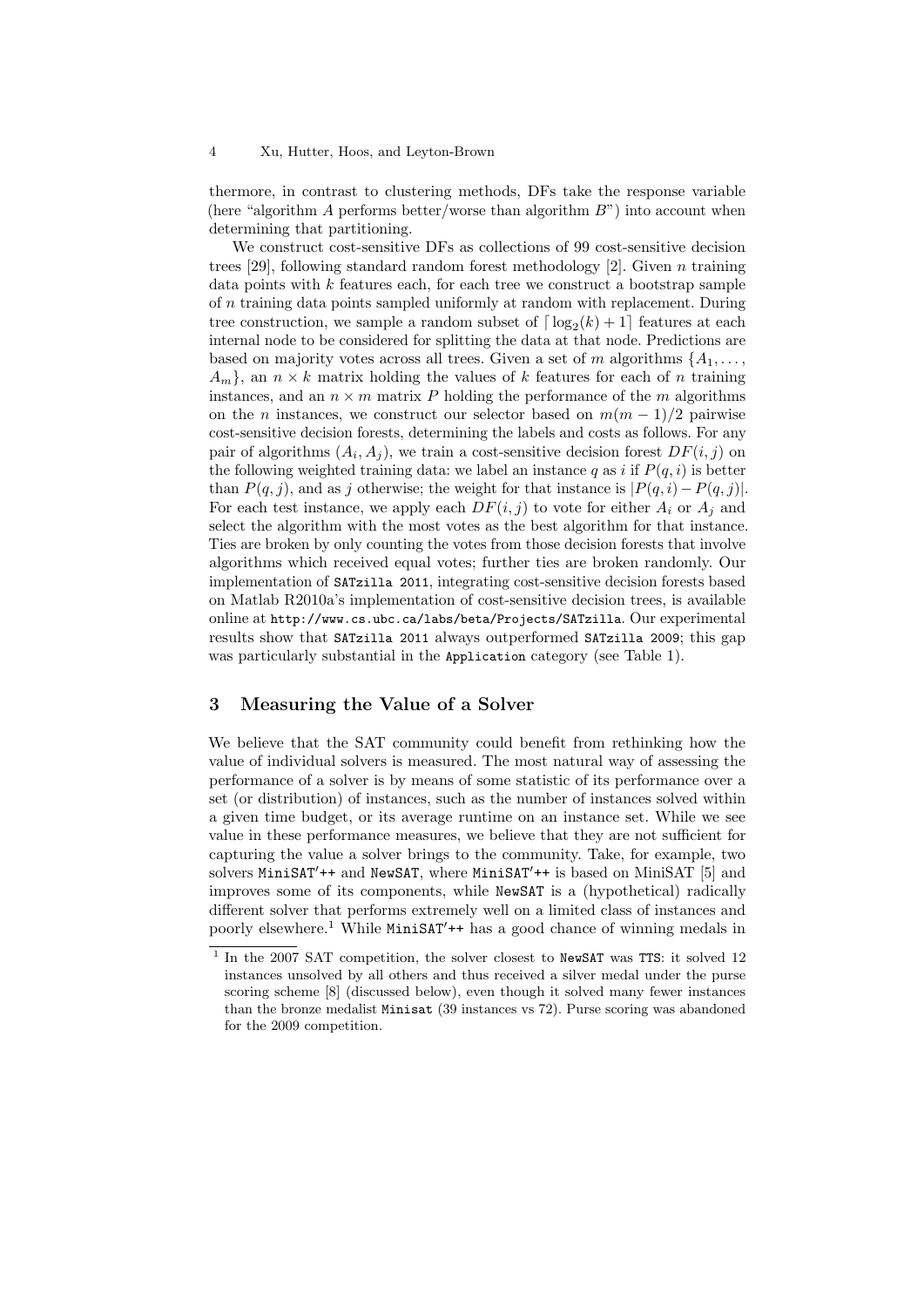the SAT competition's Application track, NewSAT might not even be submitted, since (due to its poor average performance) it would be unlikely even to qualify for the final phase of the competition. However,  $MinISAT'++$  might only very slightly improve on the previous (MiniSAT-based) incumbent's performance, while NewSAT might represent deep new insights into the solution of instances that are intractable for all other known techniques.

One way of evaluating the value a solver brings to the community is through the notion of state-of-the-art (SOTA) contributors [28]. It ranks the contribution of a constituent solver  $A$  by the performance decrease of VBS when omitting  $A$ and reflects the added value due to  $A$  much more effectively than  $A$ 's average performance. A related method for scoring algorithms is the "purse score" [8], which rewards solving instances that cannot be solved by other solvers; it was used in the 2005 and 2007 SAT competitions. However, both of these methods describe idealized solver contributions rather than contributions to an actual executable method. Instead, we propose to measure the SOTA contribution of a solver as its contribution to a SOTA portfolio that can be automatically constructed from available solvers. This notion resembles the prior notion of SOTA contributors, but directly quantifies their contributions to an executable portfolio solver, rather than to an abstract virtual best solver (VBS). Thus, we argue that an additional scoring rule should be employed in SAT competitions to recognize solvers (potentially with weak overall performance) for the contributions they make to a SOTA portfolio.

We must still describe exactly how we should assess a solver  $A$ 's contribution to a portfolio. We might measure the frequency with which the portfolio selects A, or the number of instances the portfolio solves using A. However, neither of these measures accounts for the fact that if A were not available other solvers would be chosen instead, and might perform nearly as well. (Consider again  $MiniSAT'++$ , and assume that it is chosen frequently by a portfolio-based selector. However, if it had not been created, the set of instances solved might be the same, and the portfolio's performance might be only slightly less.) We argue that a solver A should be judged by its marginal contribution to the SOTA: the difference between the SOTA portfolio's performance including A and the portfolio's performance excluding A. (Here, we measure portfolio performance as the percentage of instances solved, since this is the main performance metric in the SAT competition.)

## 4 Experimental setup

Solvers. In order to evaluate the SOTA portfolio contributions of the SAT competition solvers, we constructed SATzilla portfolios using all sequential, nonportfolio solvers from Phase 2 of the 2011 SAT Competition as component solvers: 9, 15, and 18 candidate solvers for the Random, Crafted, and Application categories, respectively. (These solvers and their individual performance are shown in Figures 1(a), 2(a), and 3(a); see  $[17]$  for detailed information.) We hope that in the future, construction procedures will also be made publicly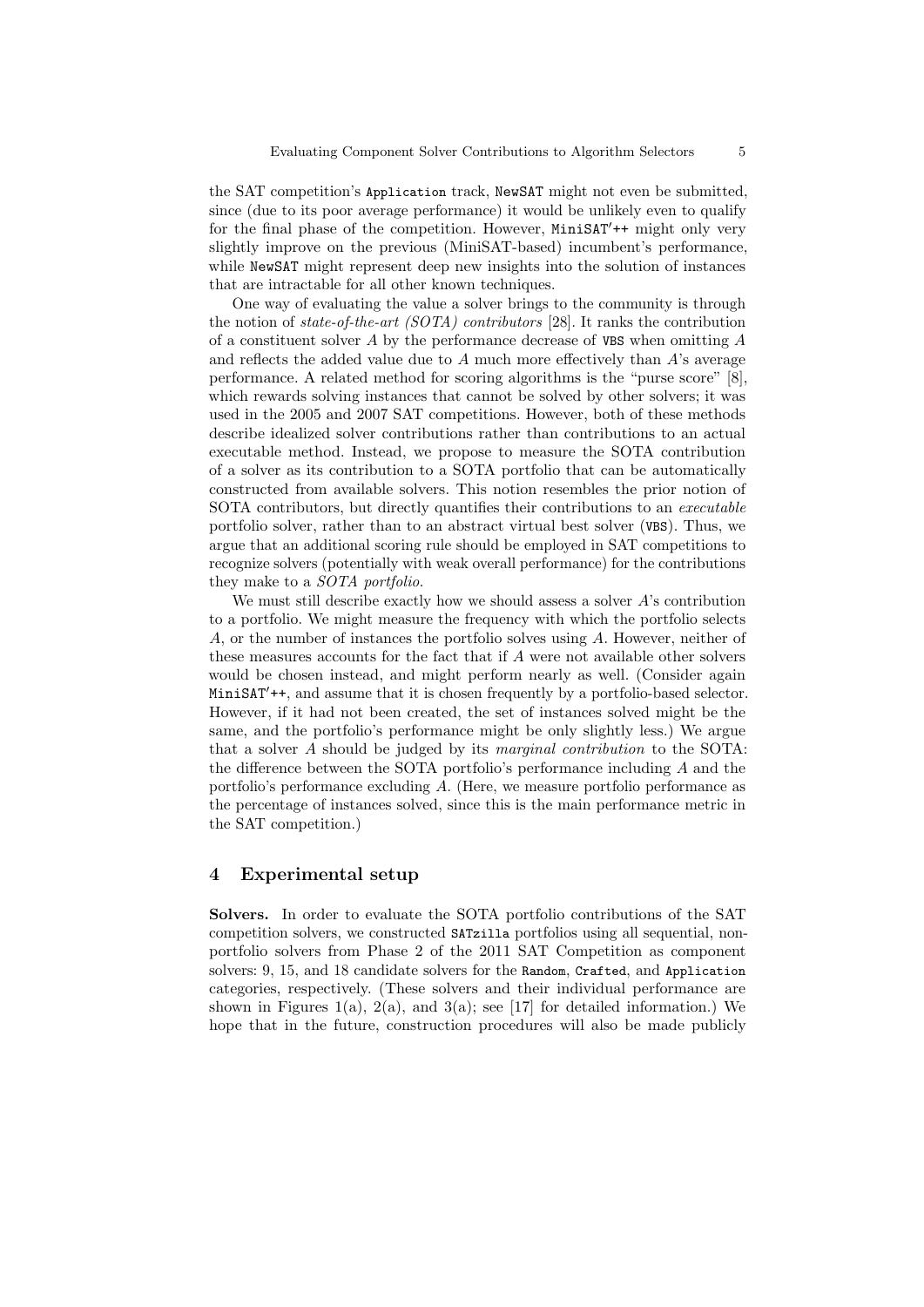available for other portfolio builders, such as 3S [14]; if so, our analysis could be easily and automatically repeated for them. For each category, we also computed the performance of an oracle over sequential non-portfolio solvers (an idealized algorithm selector that picks the best solver for each instance) and the virtual best solver (VBS, an oracle over all 17, 25 and 31 entrants for the Random, Crafted and Application categories, respectively). These oracles do not represent the current state of the art in SAT solving, since they cannot be run on new instances; however, they serve as upper bounds on the performance that any portfolio-based selector over these solvers could achieve. We also compared to the performance of the winners of all three categories (including other portfolio-based solvers).

Features. We used 115 features similar to those used by SATzilla in the 2009 SAT Competition. They fall into 9 categories: problem size, variable graph, clause graph, variable-clause graph, balance, proximity to Horn formula, local search probing, clause learning, and survey propagation. Feature computation averaged 31.4, 51.8 and 158.5 CPU seconds on Random, Crafted, and Application instances, respectively; this time counted as part of SATzilla's runtime budget.

Methods. We constructed SATzilla 2011 portfolios using the improved procedure described in Section 2. We set the feature computation cutoff  $t_f$  to 500 CPU seconds (a tenth of the time allocated for solving an instance). To demonstrate the effectiveness of our improvement, we also constructed a version of SATzilla 2009 (which uses ridge regression models), using the same training data.

We used 10-fold cross-validation to obtain an unbiased estimate of SATzilla's performance. First, we eliminated all instances that could not be solved by any candidate solver (we denote this instance set as  $U$ ). Then, we randomly partitioned the remaining instances (denoted  $S$ ) into 10 disjoint sets. Treating each of these sets in turn as the test set, we constructed SATzilla using the union of the other 9 sets as training data and measured SATzilla's runtime on the test set. Finally, we computed SATzilla's average performance across the 10 test sets.

To evaluate how important each solver was for SATzilla, for each category we quantified the marginal contribution of each candidate solver, as well as the percentage of instances solved by each solver during SATzilla's presolving (Pre1 or Pre2), backup, and main stages. Note that our use of cross-validation means that we constructed 10 different SATzilla portfolios using 10 different subsets ("folds") of instances. These 10 portfolios can be qualitatively different (e.g., selecting different presolvers); we report aggregates over the 10 folds.

Data. Runtime data was provided by the organizers of the 2011 SAT competition. All feature computations were performed by Daniel Le Berre on a quad-core computer with 4GB of RAM and running Linux, using our code. Four out of 1200 instances (from the Crafted category) had no feature values, due to a database problem caused by duplicated file name. We treated these instances as timeouts for SATzilla, thus obtaining a lower bound on SATzilla's true performance.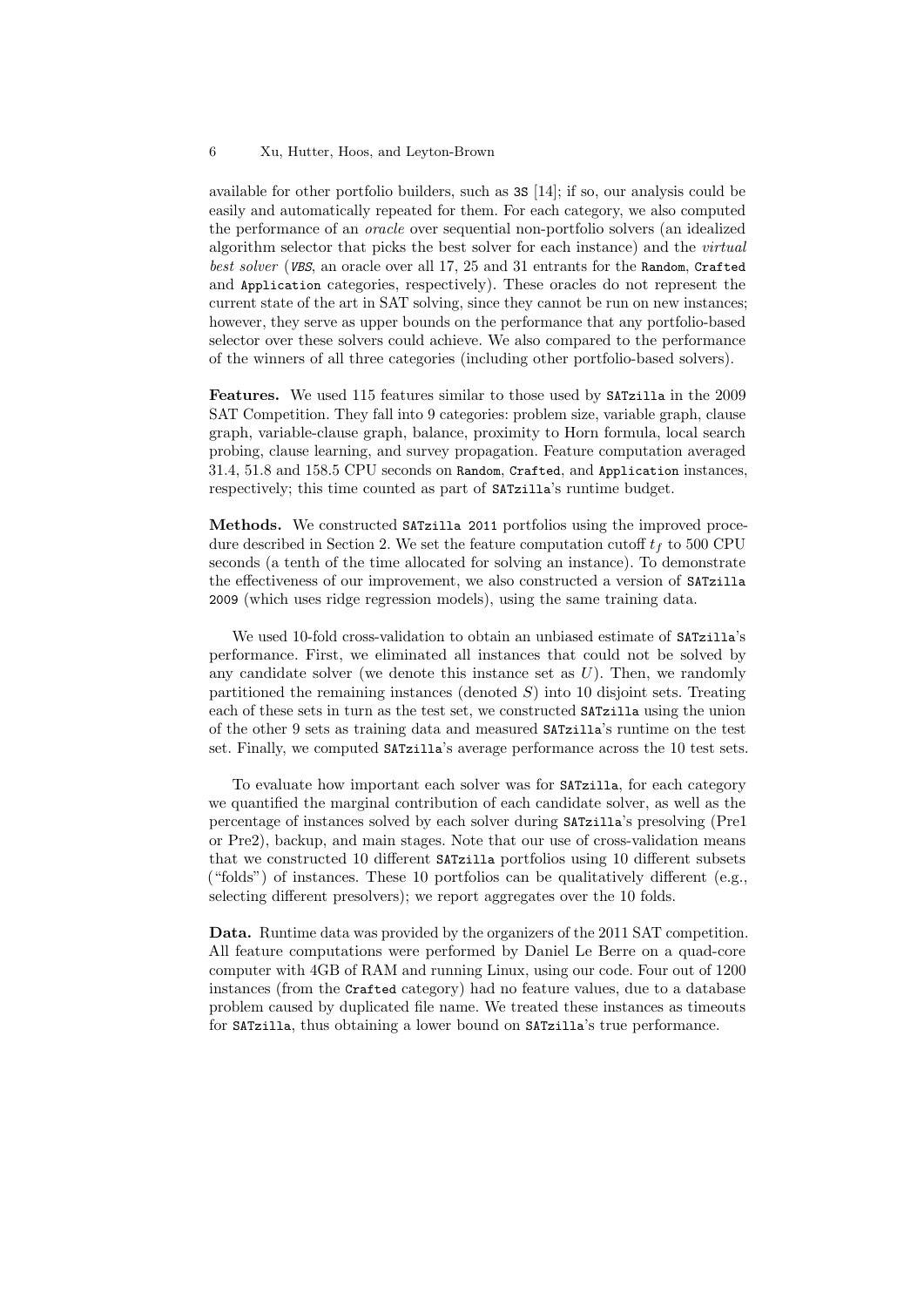Evaluating Component Solver Contributions to Algorithm Selectors 7

| Solver        | Application            | Crafted              | Random                |
|---------------|------------------------|----------------------|-----------------------|
|               | Runtime (Solved)       | Runtime (Solved)     | Runtime (Solved)      |
| VBS           | 1104 (84.7%)           | 1542 (76.3%)         | 1074 (82.2%)          |
| Oracle        | 1138 (84.3%)           | 1667 (73.7%)         | 1087 (82.0%)          |
| SATzilla 2011 | 1685 (75.3%)           | $2096(66.0\%)$       | 1172 (80.8%)          |
| SATzilla 2009 | 1905 (70.3%)           | $2219(63.0\%)$       | 1205(80.3%)           |
| Gold medalist | Glucose2: 1856 (71.7%) | 3S: 2602 (54.3%)     | $3S: 1836 (68.0\%)$   |
| Best comp.    | Glucose2: 1856 (71.7%) | Clasp2: 2996 (49.7%) | Sparrow: 2066 (60.3%) |

Table 1. Comparison of SATzilla 2011 to the VBS, an Oracle over its component solvers, SATzilla 2009, the 2011 SAT competition winners, and the best single SATzilla 2011 component solver for each category. We counted timed-out runs as 5000 CPU seconds (the cutoff). Because the construction procedure for 3S portfolios is not publicly available, we used the original 2011 SAT-competition-winning version of 3S, which was trained on pre-competition data; it is likely that 3S would have achieved better performance if we had been able to retrain it on the same data we used to train SATzilla.

# 5 Experimental Results

We begin by assessing the performance of our **SATzilla** portfolios, to confirm that they did indeed yield SOTA performance. Table 1 compares SATzilla 2011 to the other solvers mentioned above. SATzilla 2011 outperformed all of its component solvers in all categories . It also always outperformed SATzilla 2009, which in turn was slightly worse than the best component solver on Application.

SATzilla 2011 also outperformed each category's gold medalist (including portfolio solvers, such as 3S and ppfolio). Note that this does not constitute a fair comparison of the underlying portfolio construction procedures, as SATzilla had access to data and solvers unavailable to portfolios that competed in the competition. This finding does, however, give us reason to believe that SATzilla portfolios either represent or at least closely approximate the best performance reachable by current methods. Indeed, in terms of instances solved, SATzilla 2011 reduced the gap between the gold medalists and the (upper performance bound defined by the) VBS by 27.7% on Application, by 53.2% on Crafted, and by 90.1% on Random. The remainder of our analysis concerns the contributions of each component solver to these portfolios. To substantiate our previous claim that marginal contribution is the most informative measure, here we contrast it with various other measures.

Random. Figure 1 presents a comprehensive visualization of our findings for the Random category. (Table 2 in supplemental material at http://www.cs.ubc.ca/ labs/beta/Projects/SATzilla/SAT12-EvaluatingSolverContributions.pdf shows the data underlying all figures.) First, Figure 1(a) considers the set of instances that could be solved by at least one solver, and shows the percentage that each component solver is able to solve. By this measure, the two best solvers were Sparrow and MPhaseSAT\_M. The former is a local search algorithm; it solved  $362 +$ 0 satisfiable and unsatisfiable instances, respectively. The latter is a complete search algorithm; it solved  $255 + 104 = 359$  instances. Neither of these solvers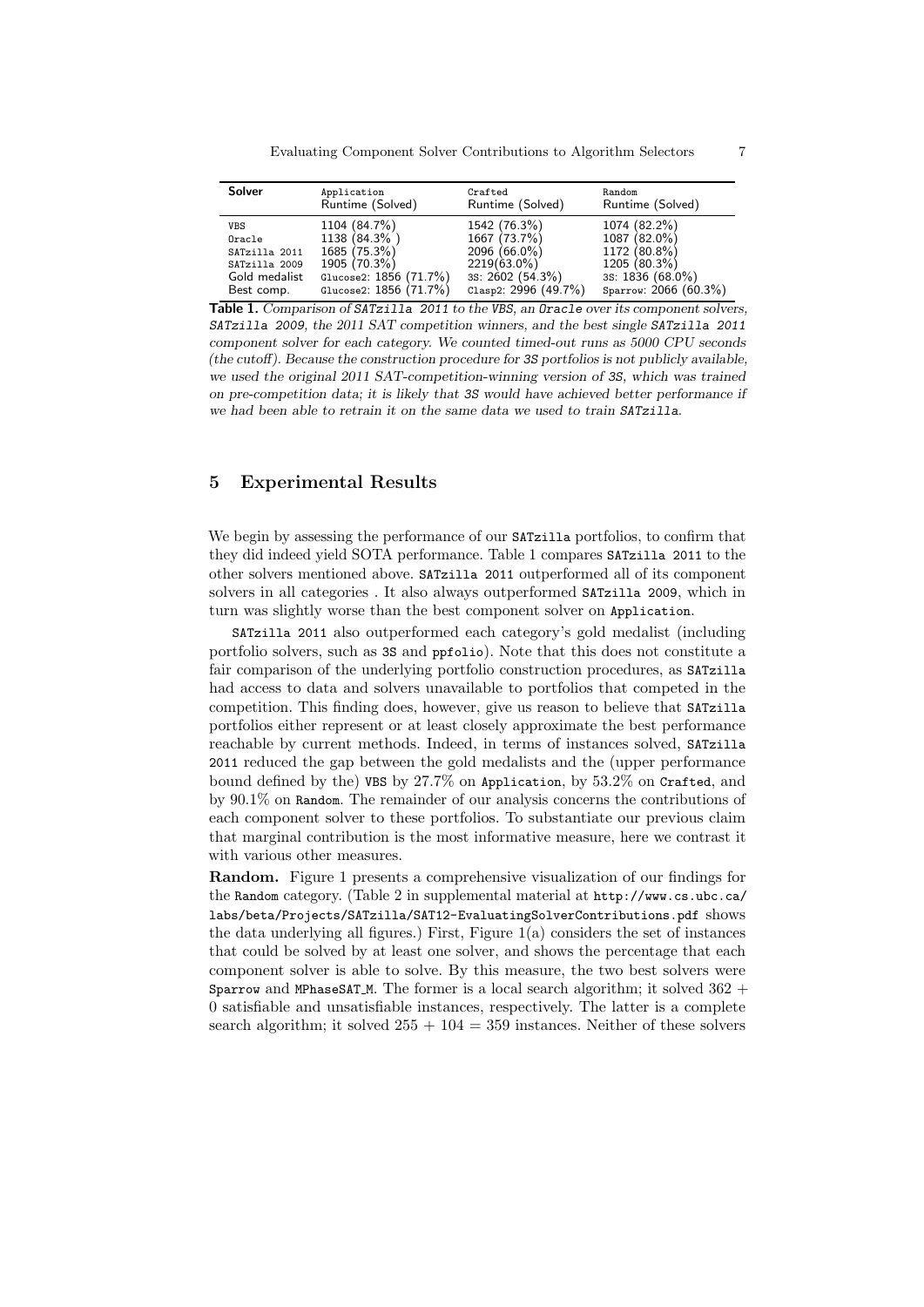

(a) Percentage of solvable instances solved by each component solver alone



Sparrow E EagleUP Gnovelty+2 TNM Sattime11 MPhase M<sup>Sid</sup> March\_rw March\_hi Sparrow EagleUP Gnovelty+2 TNM Sattime11 Adaptg2wsat11 MPhaseSAT\_M March\_rw-March\_hi

(b) Correlation matrix of solver runtimes (darker = more correlated)



(c) Solver selection frequencies for SATzilla 2011; names only shown for solvers picked for  $> 5\%$  of the instances

(d) Fraction of instances solved by SATzilla 2011 pre-solver(s), backup solver, and main stage solvers



0 2 4 6 8 Marginal Contribution (%) March\_l March MPhaseSAT\_I Adaptg2wsat1 Sattime TNM Gnovelty+ EagleUP SATzilla 2011 (Rando Oracle (Random)

(e) Runtime CDF for SATzilla 2011, VBS, Oracle, and the gold medalist 3S

(f) Marginal contribution to Oracle and SATzilla 2011

Fig. 1. Visualization of results for category Random. In Figure 1(e), we used the original 2011 SAT-competition-winning version of 3S, which was trained on pre-competition data; thus, this figure is not a fair comparison of the SATzilla and 3S portfolio-building strategies. The data underlying this figure can be found in Table 2 of the supplemental material at http://www.cs.ubc.ca/labs/beta/Projects/SATzilla/SAT12-EvaluatingSolverContributions.pdf.

 $Sp$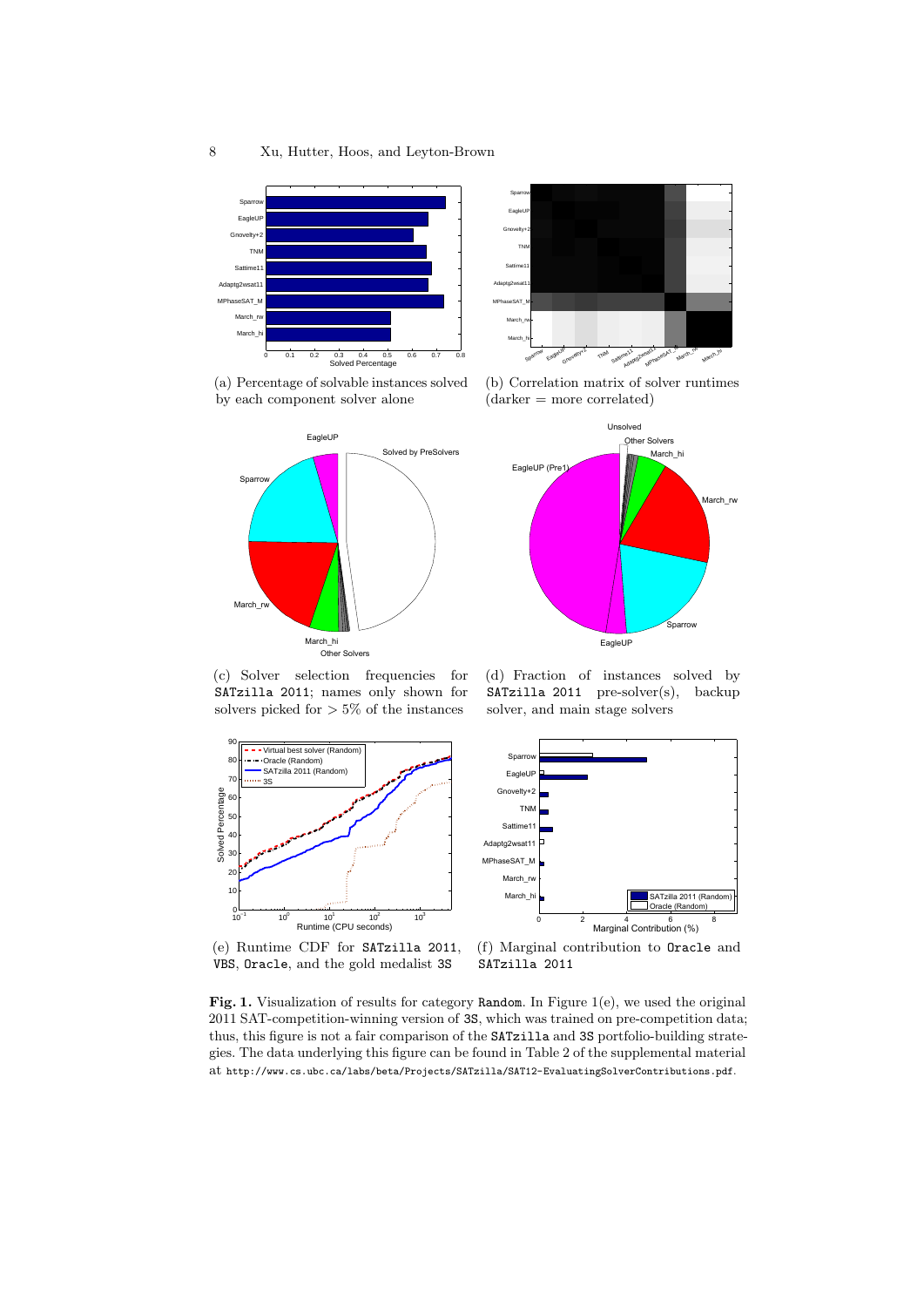won medals in the combined  $SAT + UNSAT$  Random category, since all medals went to portfolio solvers that combined local search and complete solvers.

Figure 1(b) shows a correlation matrix of component solver performance: the entry for solver pair  $(A, B)$  is computed as the Spearman rank correlation coefficient between  $A$ 's and  $B$ 's runtime, with black and white representing perfect correlation and perfect independence respectively. Two clusters are apparent: six local search solvers (EagleUP, Sparrow, Gnovelty+2, Sattime11, Adaptg2wsat11, and TNM), and two versions of the complete solver March, which achieved almost identical performance. MPhaseSAT M performed well on both satisfiable and unsatisfiable solvers; it was strongly correlated with local search solvers on the satisfiable instance subset and very strongly correlated with the March variants on the unsatisfiable subset.

Figure 1(c) shows the frequency with which different solvers were selected in SATzilla 2011. The main solvers selected in SATzilla 2011's main phase were the best-performing local search solver Sparrow and the best-performing complete solver March. As shown in Figure  $1(d)$ , the local search solver EagleUP was consistently chosen as a presolver and was responsible for more than half (51.3%) of the instances solved by SATzilla 2011 overall. We observe that MPhaseSAT M did not play a large role in SATzilla 2011: it was only run for 2 out of 492 instances (0.4%). Although MPhaseSAT M achieved very strong overall performance, its versatility appears to have come at the price of not excelling on either satisfiable or unsatisfiable instances, being largely dominated by local search solvers on the former and by March variants on the latter. Figure  $1(e)$  shows that SATzilla 2011 closely approximated both the Oracle over its component solvers and the VBS, and stochastically dominated the category's gold medalist 3S.

Finally, Figure 1(f) shows the metric that we previously argued is the most important: each solver's marginal contribution to SATzilla 2011's performance. The most important portfolio contributor was Sparrow, with a marginal contribution of  $4.9\%$ , followed by EagleUP with a marginal contribution of  $2.2\%$ . EagleUP's low marginal contribution may be surprising at first glance (recall that it solved 51.3% of the instances SATzilla 2011 solved overall); however, most of these instances (49.1% out of 51.3%) were also solvable by other local search solvers. Similarly, both March variants had very low marginal contribution (0% and 0.2%, respectively) since they were essentially interchangeable (correlation coefficient 0.9974). Further insight can be gained by examining the marginal contribution of sets of highly correlated solvers. The marginal contribution of the set of both March variants was  $4.0\%$  (MPhaseSAT M could still solve the most instances), while the marginal contribution of the set of six local search solvers was 22.5% (nearly one-third of the satisfiable instances were not solvable by any complete solver).

Crafted. Overall, sufficiently many solvers were relatively uncorrelated in the Crafted category (Figure 2) to yield a portfolio with many important contributors. The most important of these was Sol, which solved all of the 13.7% of the instances for which SATzilla 2011 selected it; without it, SATzilla 2011 would have solved 8.1% fewer instances! We observe that  $\texttt{Sol}$  was not identified as an important solver in the SAT competition results, ranking 11th of 24 solvers in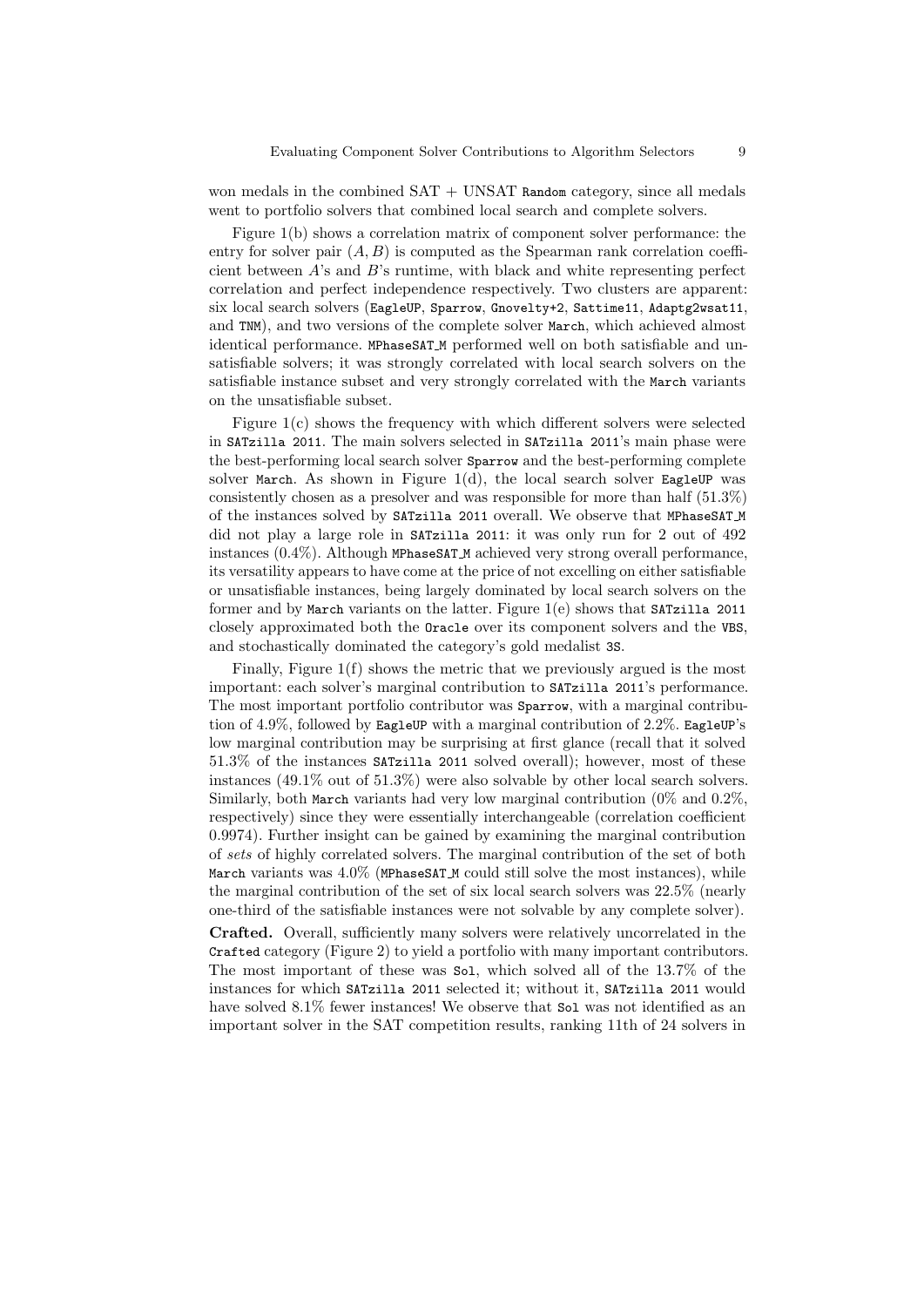

MPhaseSAT Sol RSat Indiana PicoSAT Mini JMiniSat <sub>Satti</sub>me Clasp<sup>2</sup>Clasp<sup>2</sup>Clasp1SathySattime+ Sattime MPhaseSAT Sol QuteRSat CryptoMinisat Glucose2<sup>+</sup> PicoSAT<sub>E</sub> JMiniSat Minisat07 RestartSAT SApperloT<sub>1</sub> Clasp2 Clasp1<sup>1</sup> Sathys Sattime+ Sattime **H** 

(a) Percent of solvable instances solved by each component solver alone



(b) Correlation matrix of solver runtimes  $(darker = more correlated)$ 



(c) Solver selection frequencies for SATzilla 2011; names only shown for solvers picked for  $> 5\%$  of the instances

(d) Fraction of instances solved by SATzilla 2011 pre-solver(s), backup solver, and main stage solvers



(e) Runtime CDF for SATzilla 2011, VBS, Oracle, and the gold medalist 3S



(f) Marginal contribution for Oracle and SATzilla 2011

Fig. 2. Visualization of results for category Crafted. In Figure 2(e), we used the original 2011 SAT-competition-winning version of 3S, which was trained on pre-competition data; thus, this figure is not a fair comparison of the SATzilla and 3S portfolio-building strategies. The data underlying this figure can be found in Table 2 of the supplemental material at http://www.cs.ubc.ca/labs/beta/Projects/SATzilla/SAT12-EvaluatingSolverContributions.pdf.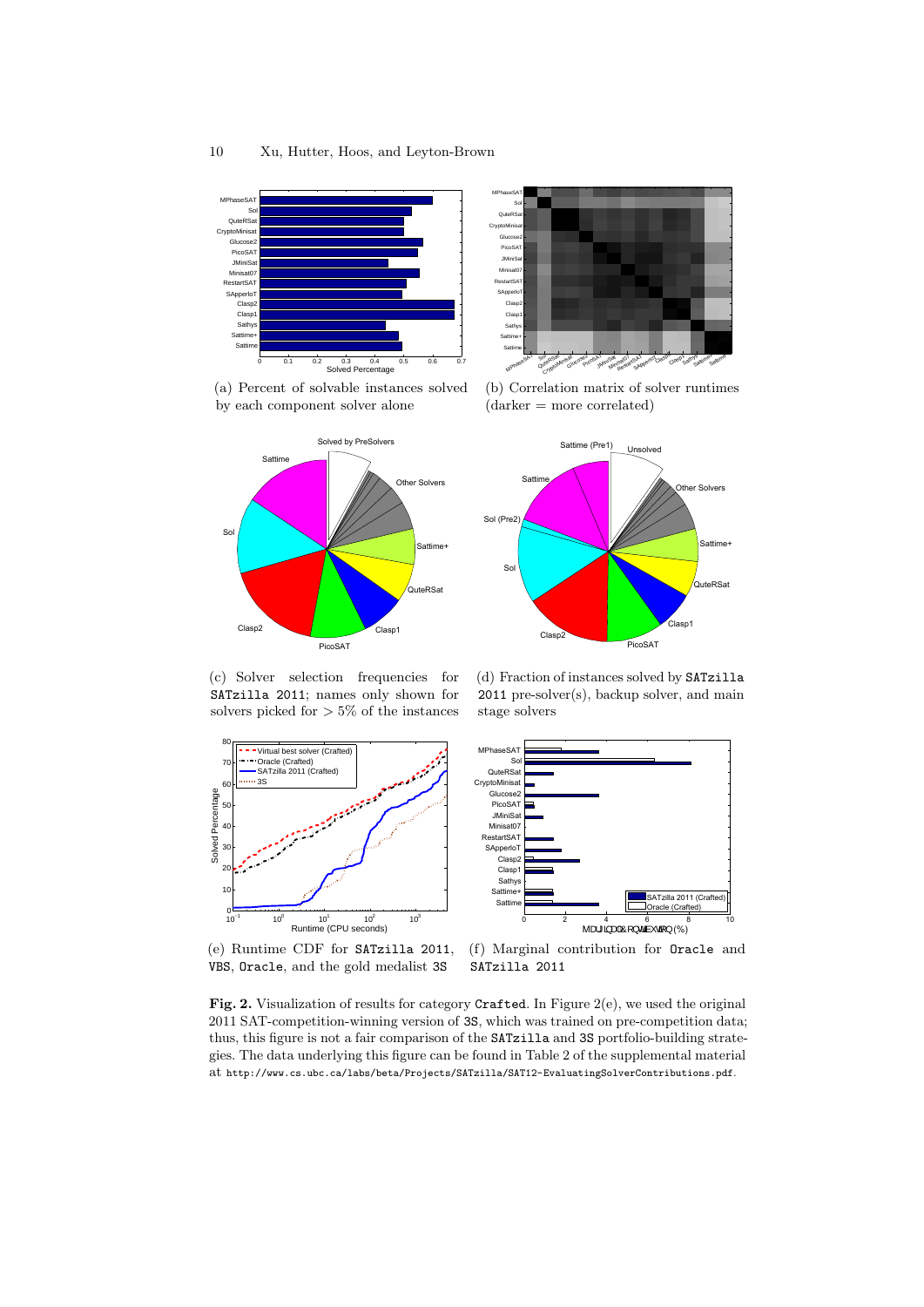the SAT+UNSAT category. Similarly, MPhaseSAT M, Glucose2, and Sattime each solved a 3.6% fraction of instances that would have gone unsolved without them. (This is particularly noteworthy for MPhaseSAT M, which was only selected for 5% of the instances in the first place.) Considering the marginal contributions of sets of highly correlated solvers, we observed that  ${Clasp1, Clasp2}$  was the most important at 6.3%, followed by {Sattime, Sattime11} at 5.4%. {QuteRSat, CryptoMiniSat} and {PicoSAT, JMiniSat, Minisat07, RestartSAT, SApperloT} were relatively unimportant even as sets, with marginal contributions of 0.5% and 1.8% respectively.

Application. All solvers in the Application category (Figure 3) exhibited rather highly correlated performance. It is thus not surprising that in 2011, no medals went to portfolio solvers in the sequential Application track, and that in 2007 and 2009, SATzilla versions performed worst in this track, only winning a single gold medal in the 2009 satisfiable category. As mentioned earlier, SATzilla 2011 did outperform all competition solvers, but here the margin was only 3.6% (as compared to 12.8% and 11.7% for Random and Crafted, respectively). All solvers were rather strongly correlated, and each solver could be replaced in SATzilla 2011 without a large decrease in performance; for example, dropping the competition winner only decreased SATzilla 2011's percentage of solved instances by 0.4%. The highest marginal contribution across all 18 solvers was four times larger: 1.6% for MPhaseSAT64. Like MPhaseSAT in the Crafted category, it was selected infrequently (only for 3.6% of the instances) but was the only solver able to solve about half of these instances. We conjecture that this was due to its unique phase selection mechanism. Both MPhaseSAT64 and Sol (in the Crafted category) thus come close to the hypothetical solver NewSAT mentioned earlier: they showed outstanding performance on certain instances and thus contributed substantially to a portfolio, but achieved unremarkable rankings in the competition (9th of 26 for MPhaseSAT64, 11th of 24 for Sol). We did observe one set of solvers that achieved a larger marginal contribution than that of MPhaseSAT64: 2.3% for {Glueminisat, LR GL SHR}. The other three highly correlated clusters also gave rise to relatively high marginal contributions: 1.5% for {CryptoMiniSat, QuteRSat}, 1.5% for {Glucose1,Glucose2,EBGlucose}, and 1.2% for {Minisat,EBMiniSAT, MiniSATagile}.

### 6 Conclusions

In this work, we investigated the question of assessing the contributions of individual SAT solvers by examining their value to SATzilla, a portfolio-based algorithm selector. SATzilla 2011 is an improved version of this procedure based on cost-based decision forests, which we entered into the new analysis track of the 2011 SAT competition. Its automatically generated portfolios achieved state of the art performance across all competition categories, and consistently outperformed its constituent solvers, other competition entrants, and our previous version of SATzilla. We observed that the frequency with which a component solver was selected is a poor measure of that solver's contribution to SATzilla 2011's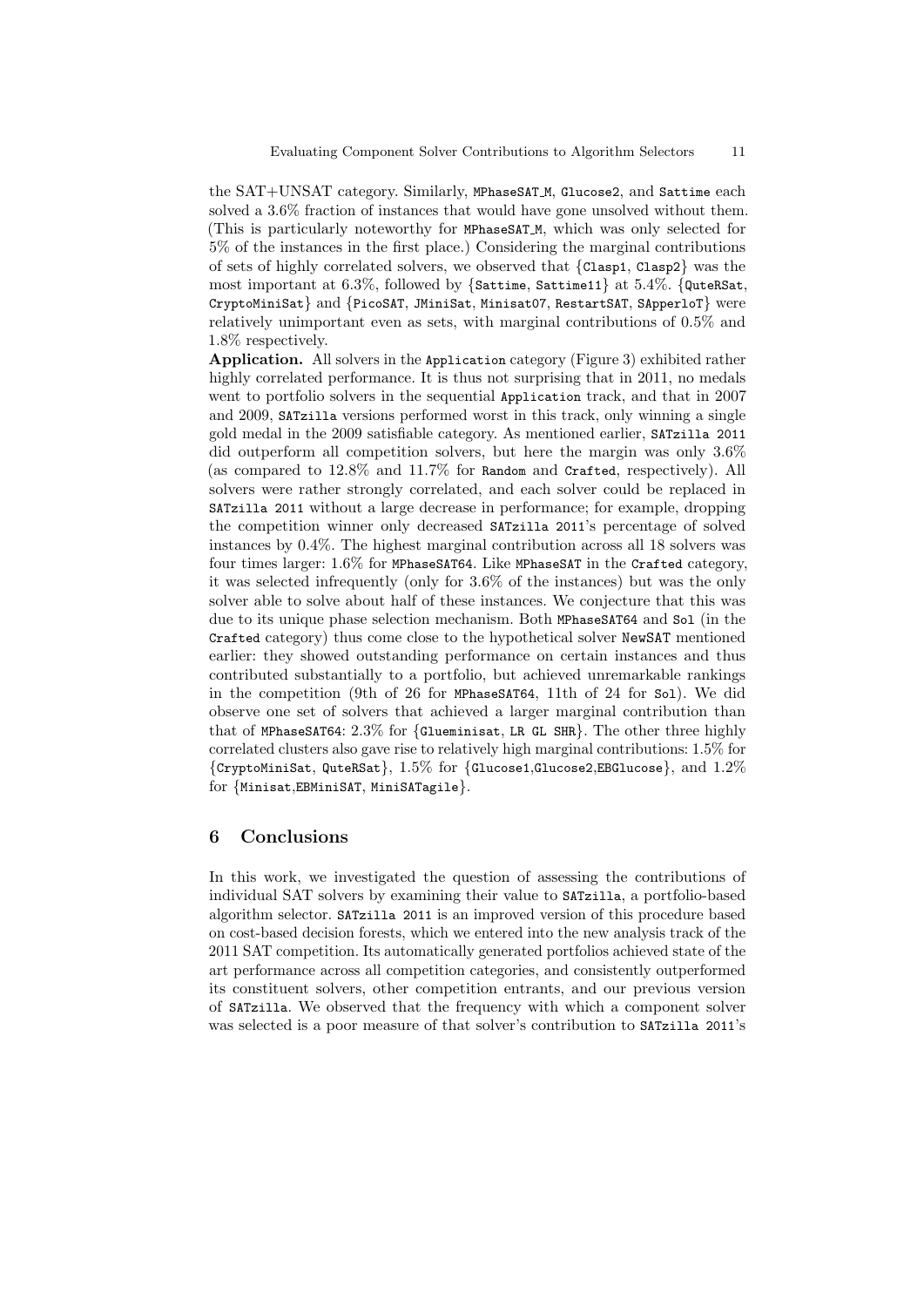

RestartSAT Inisat Minisatagile Glueninisat SHR Contrasat Lamburg Rcl Gelucose Chucose Almisat RestartSAT Cirminisat Minisat EBMinisat Minisatagile **Glueminisat** LR GL SHR Precosat Lingeling MPhaseSAT64 Contrasat Minisat\_psm Glucose1 Glucose2 EBGlucose CryptoMinisat QuteRSat

(a) Percent of solvable instances solved by each component solver alone



(b) Correlation matrix of solver runtimes  $(darker = more correlated)$ 



(c) Solver selection frequencies for SATzilla 2011; names only shown for solvers picked for  $> 5\%$  of the instances

(d) Fraction of instances solved by SATzilla 2011 pre-solver(s), backup solver, and main stage solvers





(e) Runtime CDF for SATzilla 2011, VBS, Oracle, and the gold medalist Glucose2

(f) Marginal contribution for Oracle and SATzilla 2011

Fig. 3. Visualization of results for category Application. The data underlying this figure can be found in Table 2 of the supplemental material, available at http://www.cs. ubc.ca/labs/beta/Projects/SATzilla/SAT12-EvaluatingSolverContributions.pdf.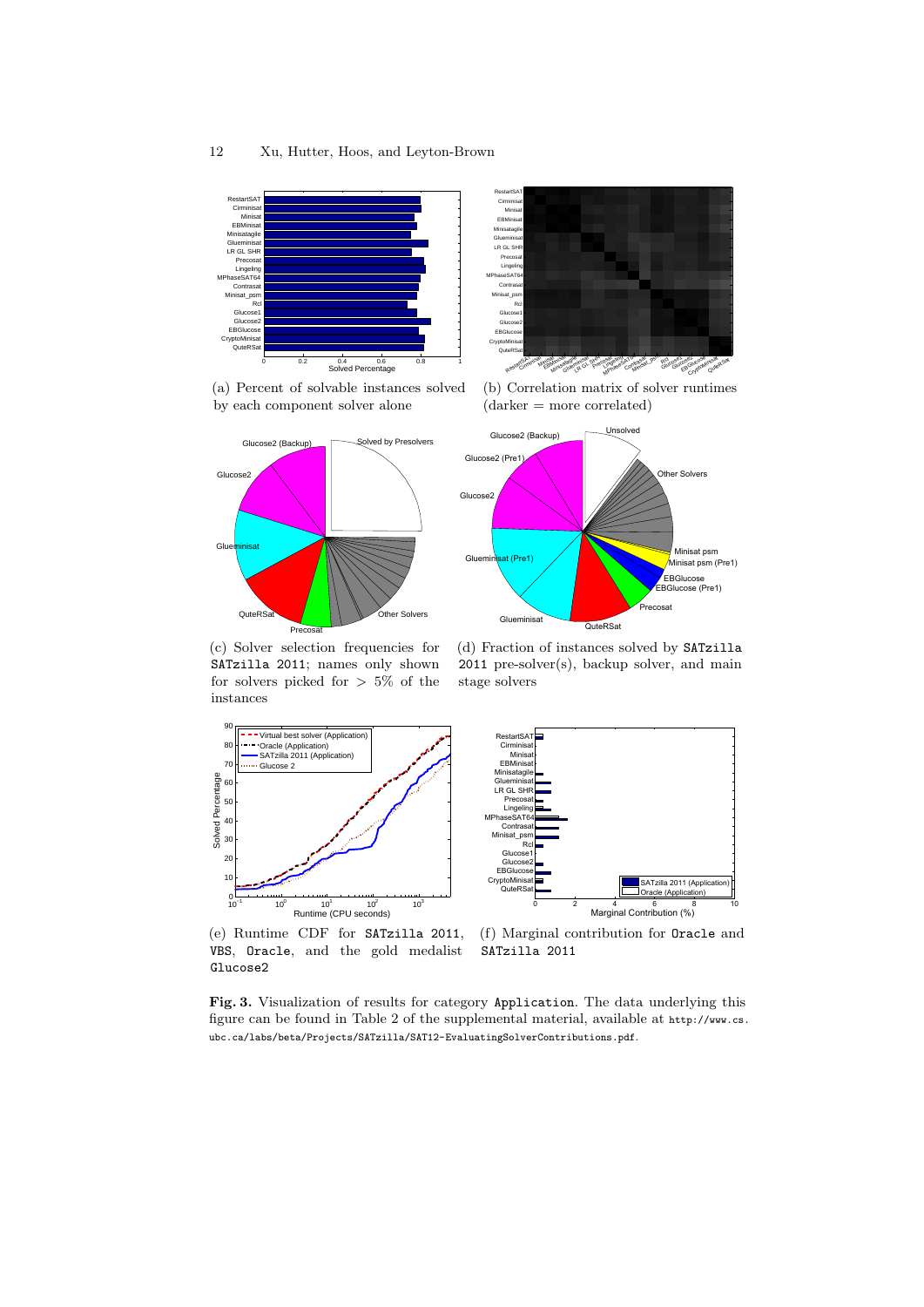performance. Instead, we advocate assessing solvers in terms of their marginal contributions to the state of the art in SAT solving.

We found that the solvers with the largest marginal contributions to SATzilla were often not competition winners (e.g., MPhaseSAT64 in Application SAT+UNSAT; Sol in Crafted SAT+UNSAT). To encourage improvements to the state of the art in SAT solving and taking into account the practical effectiveness of portfoliobased approaches, we suggest rethinking the way future SAT competitions are conducted. In particular, we suggest that all solvers that are able to solve instances not solved by any other entrant pass Phase 1 of the competition, and that solvers contributing most to the best-performing portfolio-based approaches be given formal recognition, for example by means of "portfolio contributor" or "uniqueness" medals. We also recommend that portfolio-based solvers be evaluated separately—and with access to all submitted solvers as components—rather than competing with traditional solvers. We hope that our analysis serves as an encouragement to the community to focus on creative approaches to SAT solving that complement the strengths of existing solvers, even though they may (at least initially) be effective only on certain classes of instances.

Acknowledgments This research was supported by NSERC and Compute Canada / Westgrid. We thank Daniel Le Berre and Olivier Roussel for organizing the new SAT competition analysis track, for providing us with competition data and for running our feature computation code.

# References

- 1. A. Biere, A. Cimatti, E. M. Clarke, M. Fujita, and Y. Zhu. Symbolic model checking using SAT procedures instead of BDDs. In Proc. of DAC-99, pages 317–320, 1999.
- 2. L. Breiman. Random forests. Machine Learning, 45(1):5–32, 2001.
- 3. T. Carchrae and J. C. Beck. Applying machine learning to low-knowledge control of optimization algorithms. Computational Intelligence, 21(4):372–387, 2005.
- 4. J. M. Crawford and A. B. Baker. Experimental results on the application of satisfiability algorithms to scheduling problems. In Proc. of AAAI-94, pages 1092– 1097, 1994.
- 5. N. Eén and N. Sörensson. An extensible SAT-solver. In Proc. of  $SAT-04$ , volume 2919, pages 502–518, 2004.
- 6. M. Gagliolo and J. Schmidhuber. Learning dynamic algorithm portfolios. Annals of Mathematics and Artificial Intelligence, 47(3-4):295–328, 2007.
- 7. C. Gebruers, B. Hnich, D. Bridge, and E. Freuder. Using CBR to select solution strategies in constraint programming. In Proc. of ICCBR-05, pages 222–236, 2005.
- 8. A. Van Gelder, D. Le Berre, A. Biere, O. Kullmann, and L. Simon. Purse-based scoring for comparison of exponential-time programs. In Proc. of SAT-05, 2005.
- 9. C. P. Gomes and B. Selman. Algorithm portfolios. Artificial Intelligence, 126(1- 2):43–62, 2001.
- 10. A. Guerri and M. Milano. Learning techniques for automatic algorithm portfolio selection. In Proc. of ECAI-04, pages  $475-479$ ,  $2004$ .
- 11. M. Helmert, G. Róger, and E. Karpas. Fast downward stone soup: A baseline for building planner portfolios. In Proc. of ICAPS-PAL-11, pages 28–35, 2011.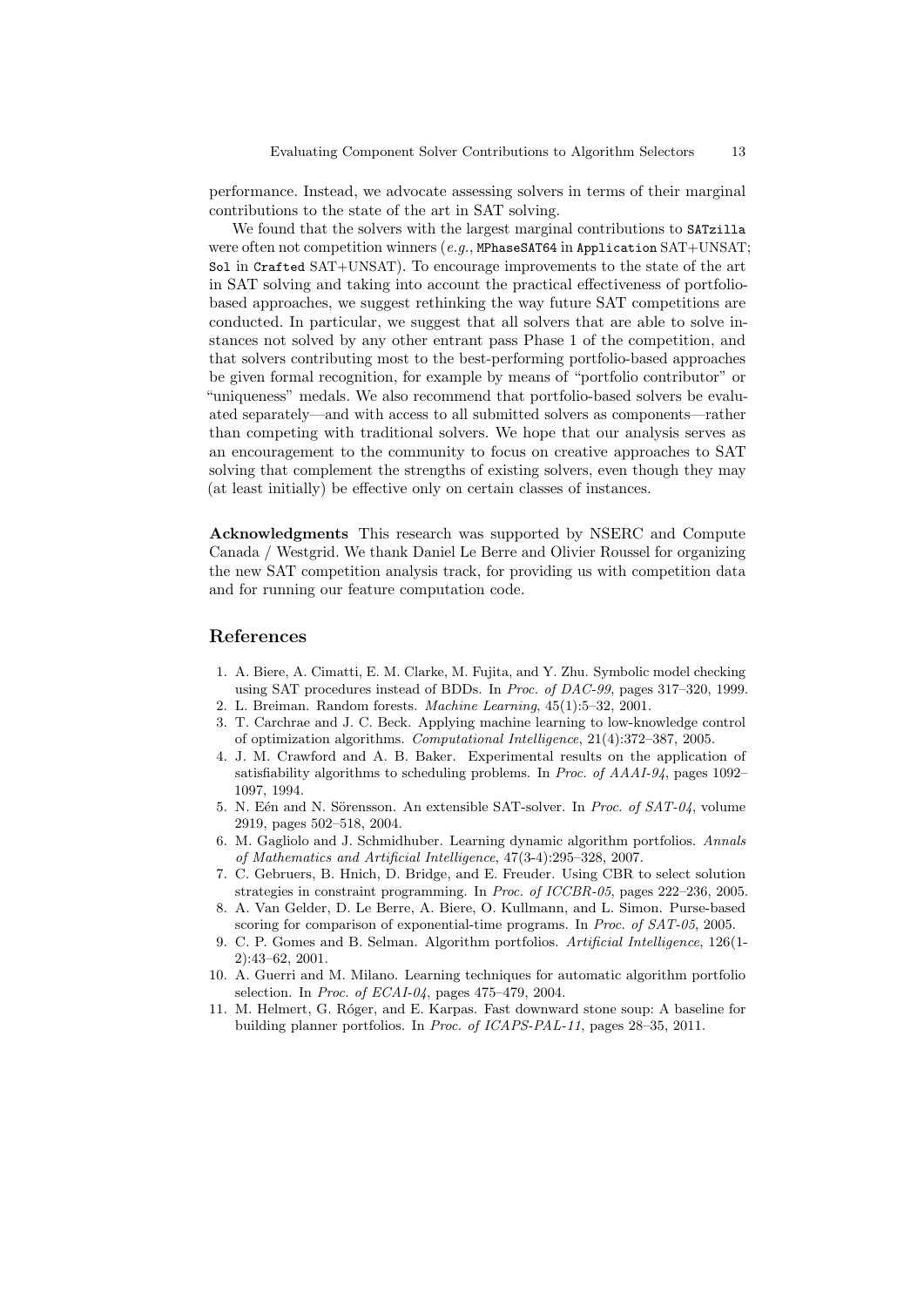- 14 Xu, Hutter, Hoos, and Leyton-Brown
- 12. E. Horvitz, Y. Ruan, C. P. Gomes, H. Kautz, B. Selman, and D. M. Chickering. A Bayesian approach to tackling hard computational problems. In Proc. of UAI-01, pages 235–244, 2001.
- 13. B.A. Huberman, R.M. Lukose, and T. Hogg. An economics approach to hard computational problems. Science, 265:51–54, 1997.
- 14. S. Kadioglu, Y. Malitsky, A. Sabharwal, H. Samulowitz, and M. Sellmann. Algorithm selection and scheduling. In Proc. of CP-11, pages 454–469, 2011.
- 15. Henry A. Kautz and Bart Selman. Unifying SAT-based and graph-based planning. In Proc. of IJCAI-99, pages 318–325, 1999.
- 16. M. G. Lagoudakis and M. L. Littman. Learning to select branching rules in the DPLL procedure for satisfiability. In *Electronic Notes in Discrete Mathematics*, pages 344–359, 2001.
- 17. D. Le Berre, O. Roussel, and L. Simon. The international SAT Competitions web page. www.satcompetition.org, 2012. Last visited on Jan 29, 2012.
- 18. K. Leyton-Brown, E. Nudelman, G. Andrew, J. McFadden, and Y. Shoham. A portfolio approach to algorithm selection. In Proc. of IJCAI-03, pages 1542-1543, 2003.
- 19. E. Nudelman, K. Leyton-Brown, A. Devkar, Y. Shoham, and H. Hoos. Satzilla: An algorithm portfolio for SAT. Solver description, SAT competition 2004, 2004.
- 20. M. Petri and S. Zilberstein. Learning parallel portfolios of algorithms. Annals of Mathematics and Artificial Intelligence, 48(1-2):85–106, 2006.
- 21. J. R. Rice. The algorithm selection problem. Advances in Computers, 15:65–118, 1976.
- 22. O. Roussel. Description of ppfolio. www.cril.univ-artois.fr/~roussel/ppfolio/ solver1.pdf, 2011. Solver description, last visited on May 1, 2012.
- 23. H. Samulowitz and R. Memisevic. Learning to solve QBF. In Proc. of AAAI-07, pages 255–260, 2007.
- 24. K. Smith-Miles. Cross-disciplinary perspectives on meta-learning for algorithm selection. ACM Computing Surveys, 41(1), 2008.
- 25. P. Stephan, R. Brayton, and A. Sangiovanni-Vencentelli. Combinational test generation using satisfiability. IEEE Transactions on Computer-Aided Design of Integrated Circuits and Systems, 15:1167–1176, 1996.
- 26. D. Stern, R. Herbrich, T. Graepel, H. Samulowitz, L. Pulina, and A. Tacchella. Collaborative expert portfolio management. In Proc. of AAAI-10, pages 210–216, 2010.
- 27. M. J. Streeter and S. F. Smith. New techniques for algorithm portfolio design. In Proc. of UAI-08, pages 519–527, 2008.
- 28. G. Sutcliffe and C. B. Suttner. Evaluating general purpose automated theorem proving systems. Artificial Intelligence Journal, 131(1-2):39–54, 2001.
- 29. K. M. Ting. An instance-weighting method to induce cost-sensitive trees. IEEE Transactions on Knowledge and Data Engineering, 14(3):659–665, 2002.
- 30. A. van Gelder. Another look at graph coloring via propositional satisfiability. In Proc. of COLOR-02, pages 48–54, 2002.
- 31. L. Xu, F. Hutter, H. H. Hoos, and K. Leyton-Brown. SATzilla: portfolio-based algorithm selection for SAT. Journal of Artificial Intelligence Research, 32:565–606, June 2008.
- 32. L. Xu, F. Hutter, H. H. Hoos, and K. Leyton-Brown. Hydra-MIP: Automated algorithm configuration and selection for mixed integer programming. In Proc. of IJCAI-RCRA-11, 2011.